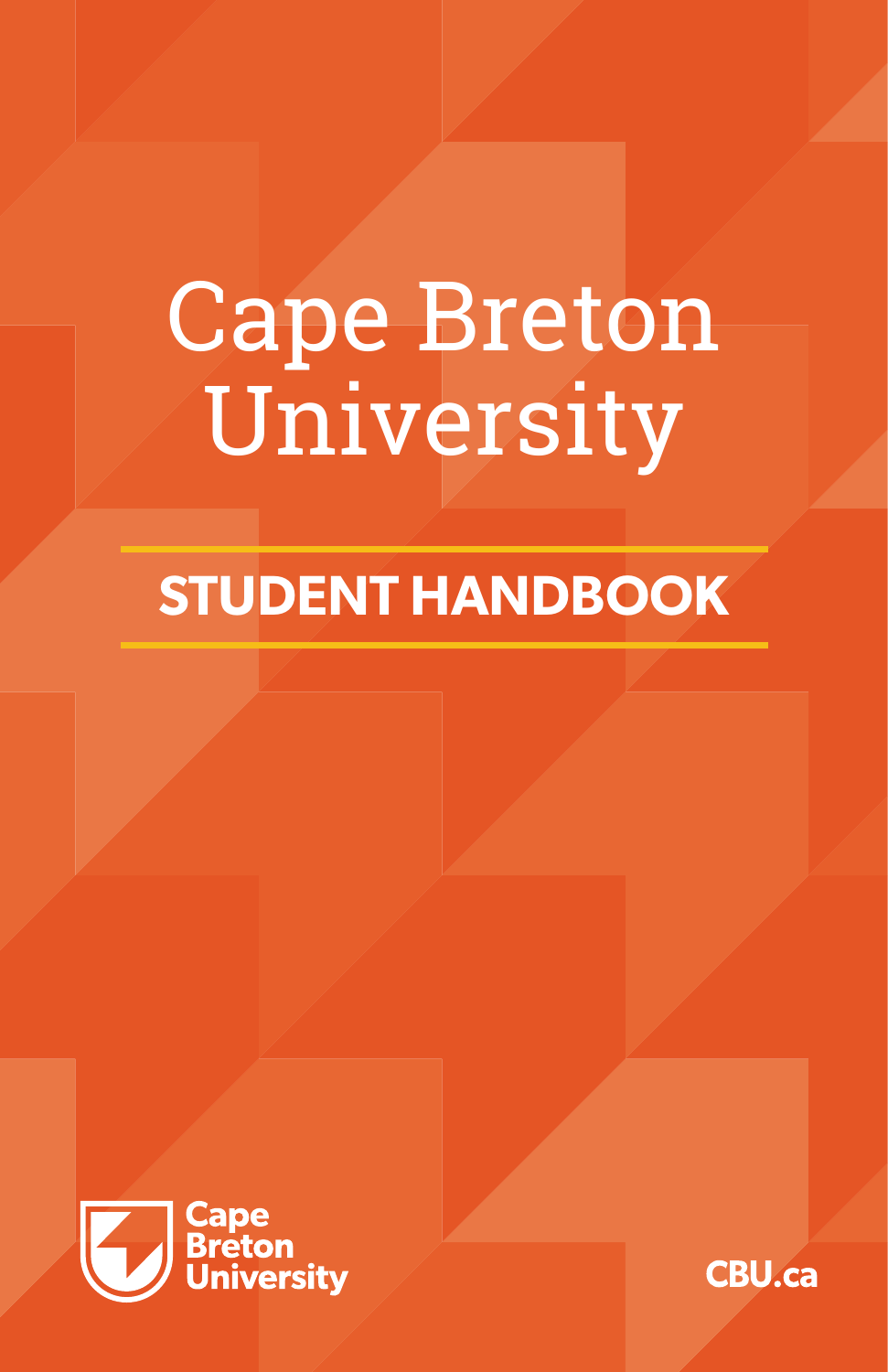# **Welcome to Cape Breton University!**

**Whether you are new to CBU or returning, we are so happy to have you studying with us.**

**At CBU, student success is our top priority. We offer a variety of services and programs to help you succeed, and this handbook will serve as a guide as you embark on your education journey.** 

**Please note**:In alignment with the Province of Nova Scotia's requirement that masking continue in public schools, Cape Breton University will also continue to require mask-wearing on campus to protect the health and safety of our community. All individuals on campus are required to wear a mask, except while actively eating or drinking. This requirement will be in place until **June 30, 2022**, unless stated otherwise.

Please proceed with kindness and respect, follow good health hygiene practices and stay home if you are sick. Even if you do not have COVID-19, it is crucial to stay home as to not spread other illnesses such as the cold and flu within the community.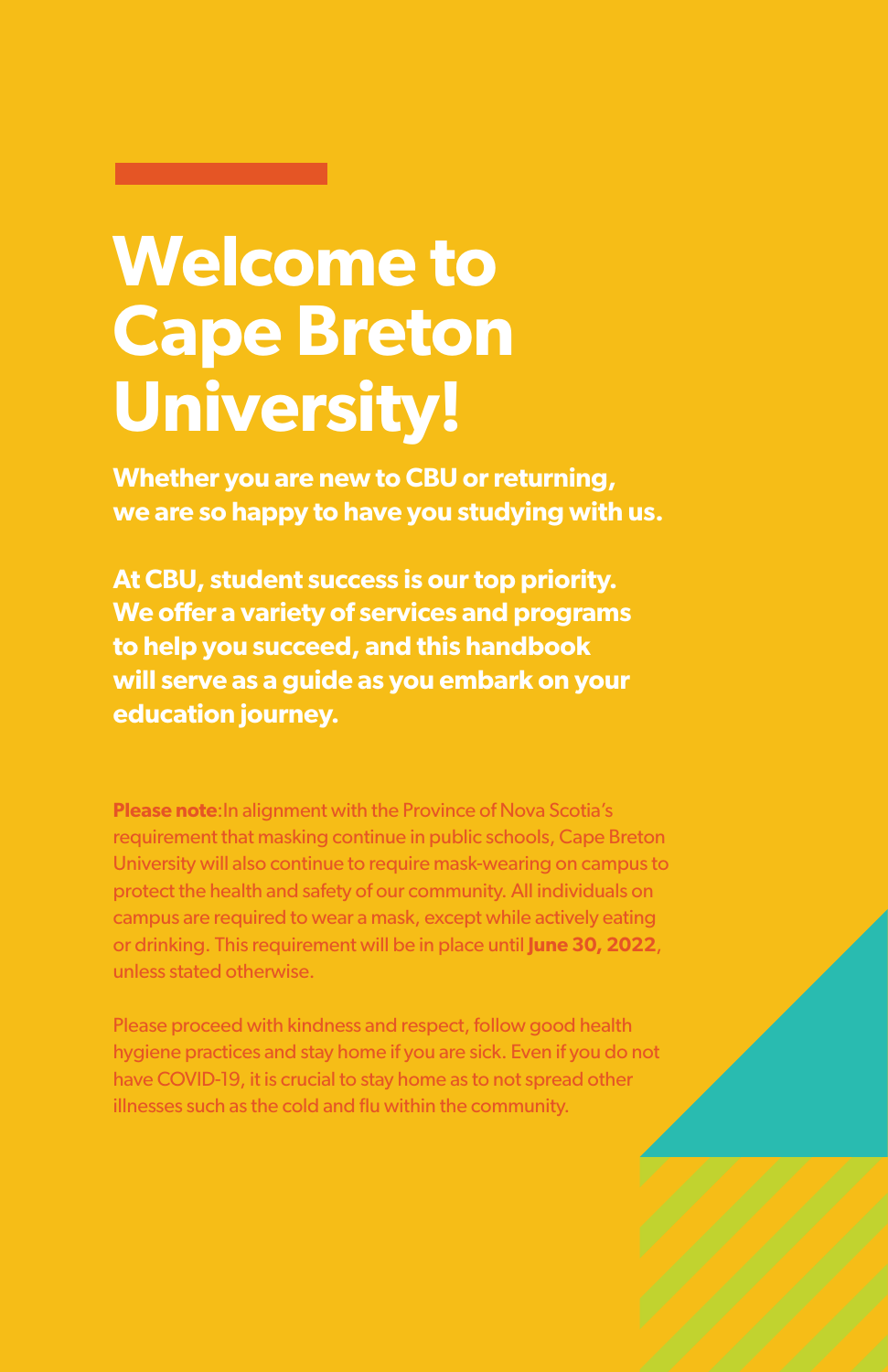

# Table of Contents

| CBU's New Downtown Location: Cineplex Sydney8 |  |
|-----------------------------------------------|--|
|                                               |  |
|                                               |  |
|                                               |  |

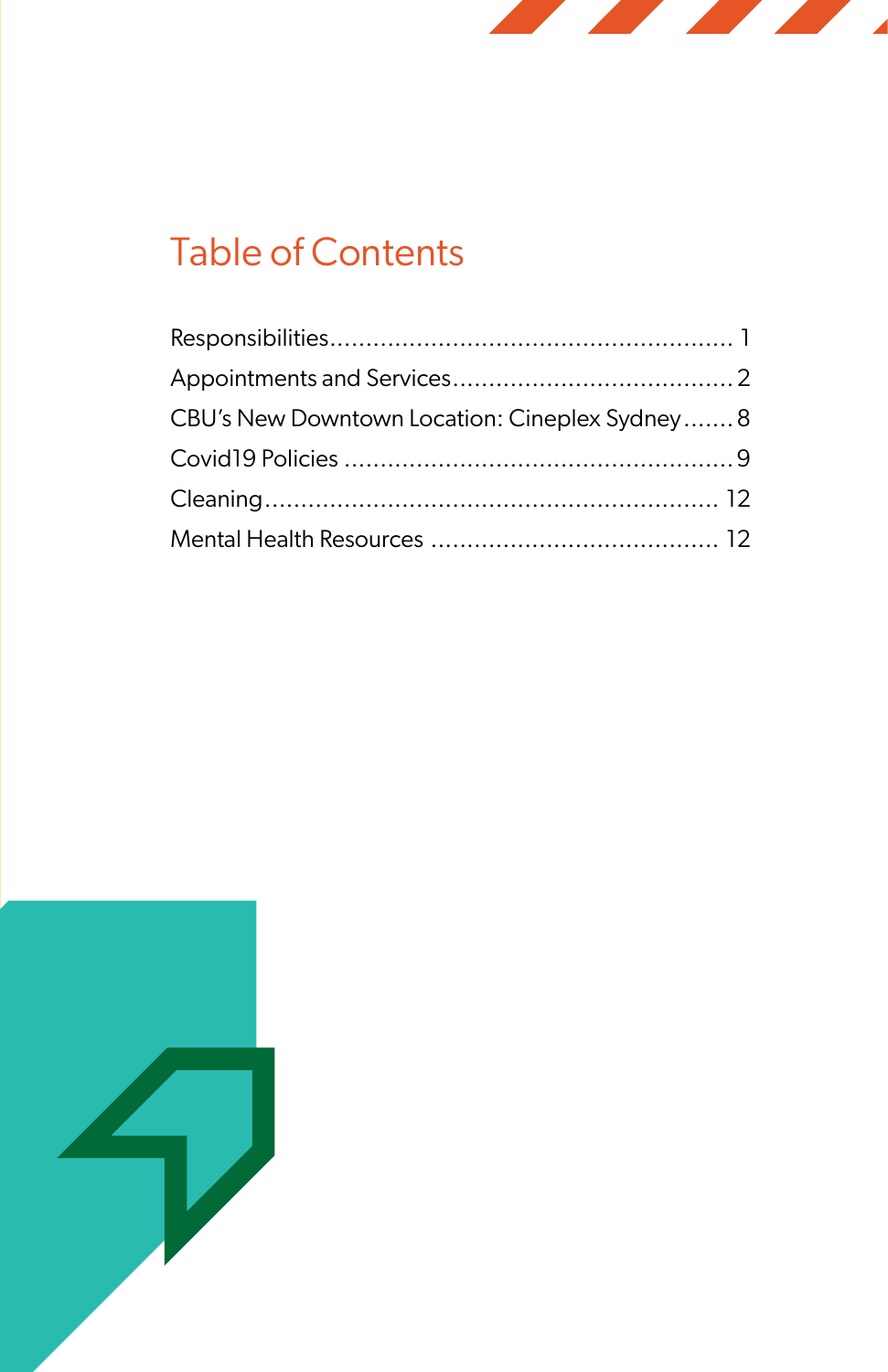# Responsibilities

Cape Breton University is committed to the safety of the campus and will promote the health and safety of all members of the CBU community by taking all reasonable actions to provide and maintain a healthy and safe campus.

#### **Communication**

Official communication will be sent directly to all students through the CBU email system, so it is crucial that you check your CBU student email regularly or have it forwarded to your personal email. Directions for forwarding your CBU email to another email account can be found **[here](http://here)**. We don't want you to miss anything important or exciting!

#### **Student Responsibilities**

As a CBU student, you are expected to take every reasonable precaution to protect your own health and safety and that of other people at or near campus. This includes:

- Following the rules and guidelines included in this handbook
- Adhering to CBU's Mask Requirement
- Doing everything reasonable to protect the safety of yourself and others on campus
- Reporting anything that might be dangerous to CBU Campus **Security**
- Co-operating with CBU staff and faculty to protect and promote health and safety
- Abiding by **[the CBU Code of Student Conduct](https://www.cbu.ca/current-students/safety-security-respect/code-of-student-conduct/)**

In addition to the responsibilities listed above, you will have a number of daily responsibilities should you visit campus. They include:

- Practicing reasonable social distancing
- Practicing proper hygiene
- Keeping to the right while on campus, whenever possible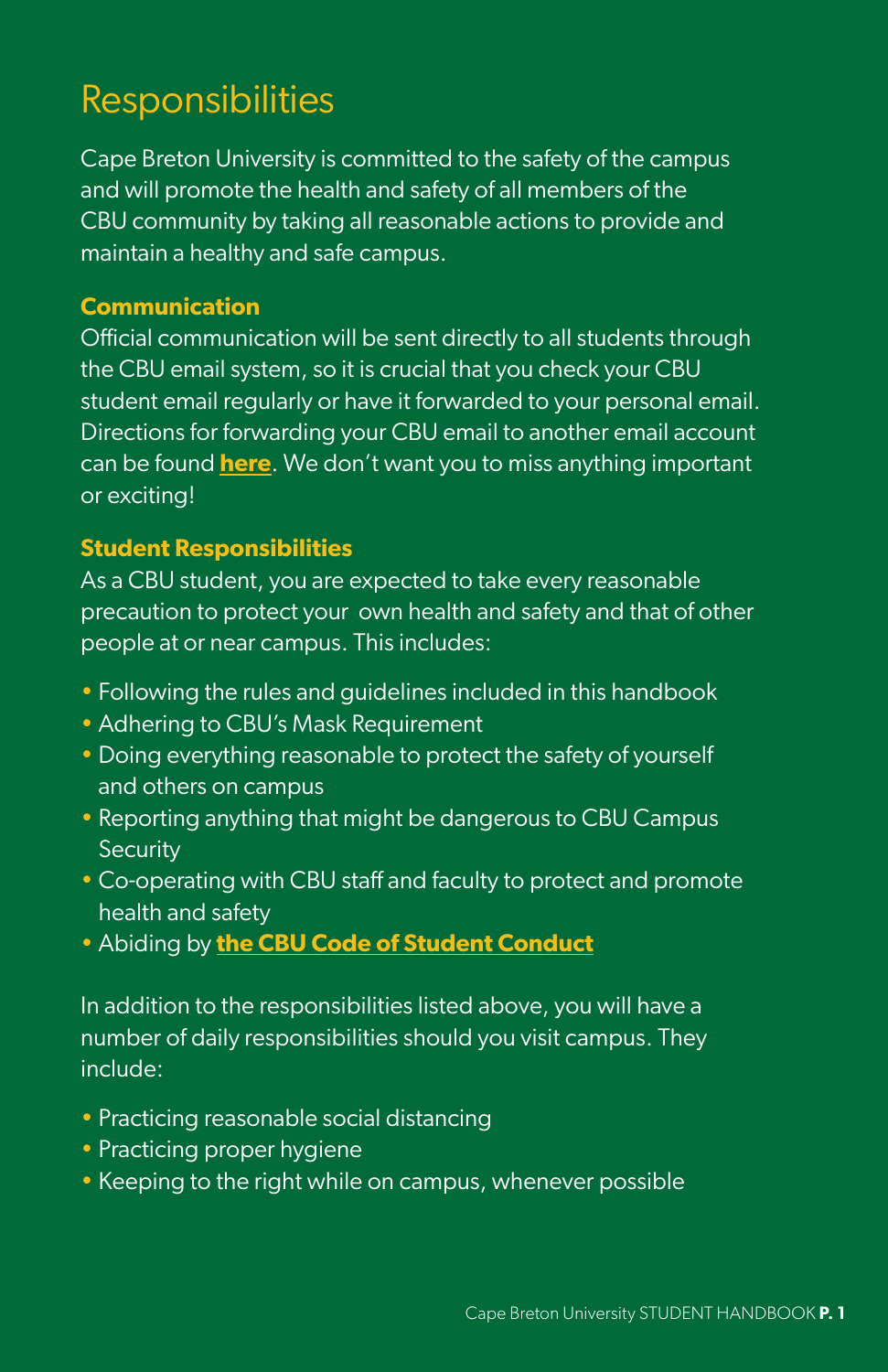# Appointments and Services

Cape Breton University has a variety of student services available to help you throughout the semester. Please see the full list of student services below, including how you can access each.

#### **• The Nancy Dingwall Health and Counselling Centre**

**The Nancy Dingwall Health and Counselling Centre** is a collaborative health care centre with nurses (including a mental health nurse), physicians and counsellors on site. The Nancy Dingwall Health and Counselling Centre is located in the Canada Games Complex and is open Monday to Friday from 8:30am - 4:30pm.

#### **• Well Women's Clinic (Monthly)**

Call the Nancy Dingwall Health and Counselling Centre at **902-563-1359** or email healthservices@cbu.ca for more information or to book an appointment.

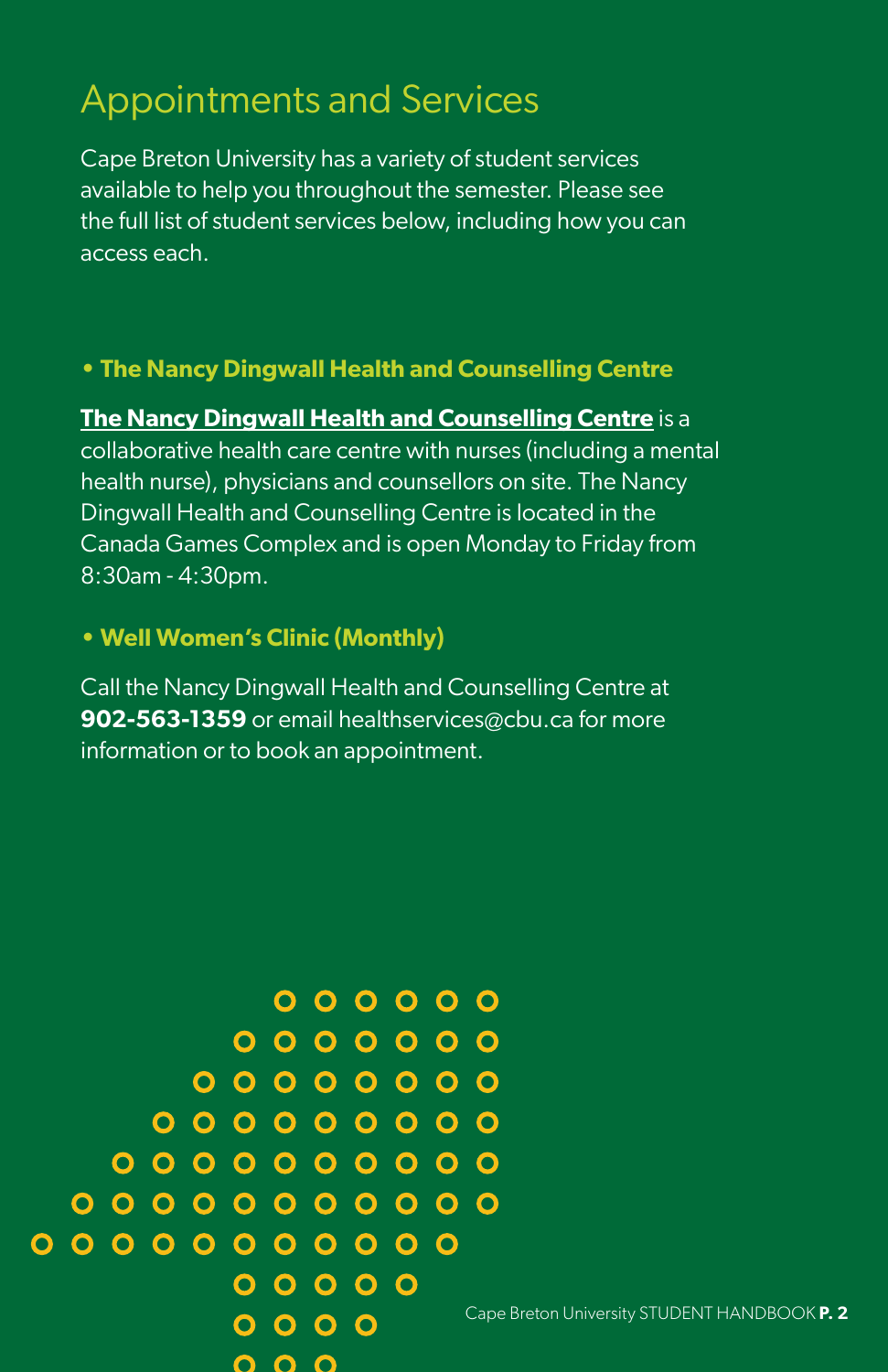#### **• Men's Clinic**

CBU's Nancy Dingwall Health and Counselling Centre is thrilled to now offer Men's Clinics every Thursday from 9am-12pm. If you identify as male and have questions about your mental and/or physical health, drop in the Nancy Dingwall Health and Counselling Centre for a coffee and meet with a doctor, counseller, social worker or peer support representative to discuss any topics affecting you. To make an appointment, please email **healthservices@cbu.ca**. Walk-ins are also welcome.

#### **• Blood Collection and/or Anonymous STI Testing**

**Every Wednesday and Thursday** (by appointment only) from 11am-2pm. Call or email the Nancy Dingwall Health and Counselling Centre to book an appointment.

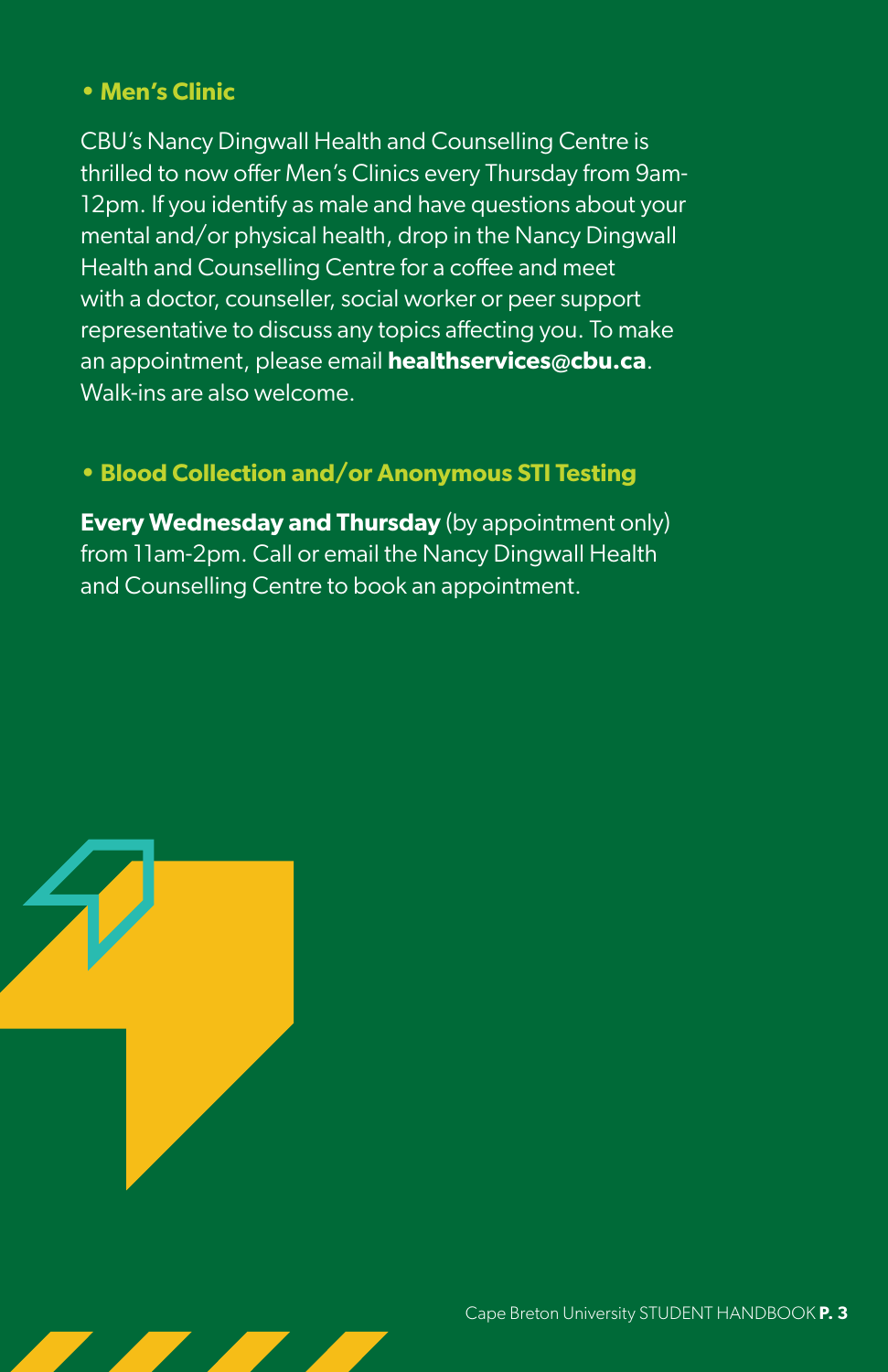### **Bookstore**

The **CBU Bookstore** is open Monday - Friday from 8:30am - 4:00pm, no appointment necessary. Books and merchandise can also be **accessed and ordered online**.

If you have a special request or are unable to place an order, please email **2955mgr@follett.com** or call **902-563-1642**.

### **Library**

The **CBU Library** has resources and staff available to provide access to the information you need for your studies, along with study pods, group and single study rooms and quiet areas.

Students do not require an appointment to visit the library, but do require an appointment to book a study room or group room. Students can book an appointment for a study room by clicking **[here](https://libguides.cbu.ca/c.php?g=719575&p=5141682)** or by clicking 'Book a Room' on the Library homepage.

#### **Hours of Operation:**

Monday - Friday: 8:00am - 8:00pm Saturday - Sunday: 11:00am - 5:00pm

Hours are subject to change. Please click **[here](https://libguides.cbu.ca/homepage)** for updates.

#### **Online Services and Supports:**

- **[Online LiveHelp Chat, Email](https://capebreton.libanswers.com/)** and **AskUs**
- Databases, Ebooks and Online Sources (Remember to use the 'Off Campus' Access button under the popular tasks menu) • **[Website Tutorials](https://libguides.cbu.ca/CBULearning/1mintutorials)**

• **[Curbside Pick Up/Remote Request Form](https://cbu-ca.libwizard.com/id/4f6b39879ed1cef32b560dd90f671002)**

(For CBU students living within Canada, but not close to CBU or another Novanet library)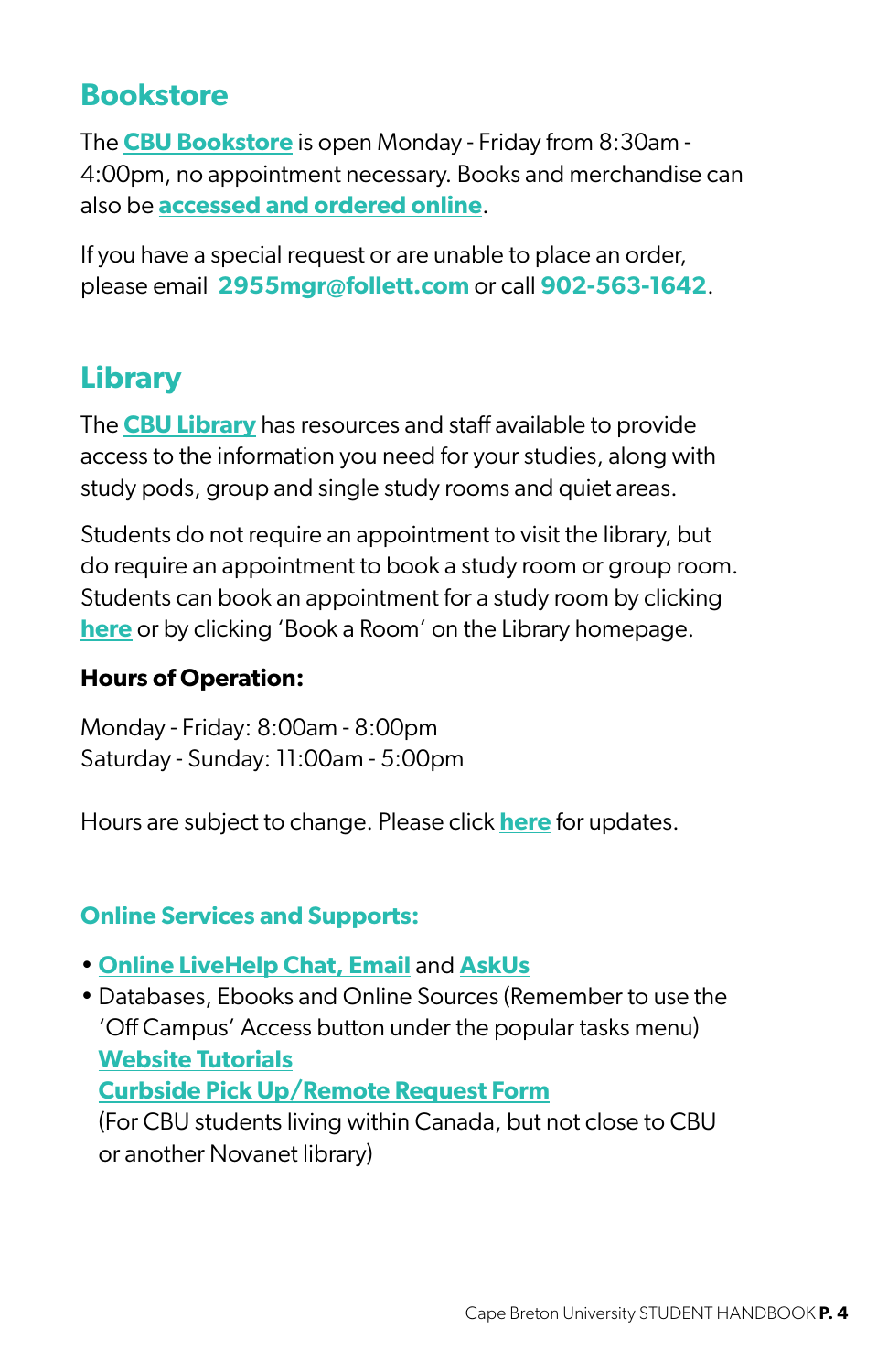We encourage you to **[register](https://libguides.cbu.ca/c.php?g=723588)** with the CBU Library so resources are readily accessible to you when you need them. To speak with a library staff member, call **902-563-1320** or email **circ\_desk@cbu.ca**.

To speak or make an appointment (virtually or in-person) with a librarian, please use the following contact information:

**Cathy Chisholm**, Liaison Librarian, School of Education and Health & School of Nursing **902-563-1993** or **Cathy\_Chisholm@cbu.ca**

**Martin Chandler**, Liaison Librarian, School of Arts and Social Sciences **902-563-1996** or **Martin\_Chandler@cbu.ca**

**Jasmine Hoover**, Liaison Librarian, School of Science and Technology & Scholarly Resources **902-563-1231** or **Jasmine\_Hoover@cbu.ca**

**Courtney Vienneau**, Copyright Librarian & Liaison Librarian, Shannon School of Business **902-563-1692** or **Courtney\_Vienneau@cbu.ca**

Remember, your CBU Student ID is your library card. This card allows you to utilize all services of the library, like borrowing books, laptops, phone chargers, headphones, calculators, printing, booking study rooms and ordering books from other libraries.

If you are returning your library materials, there is a return box located at the back door of the library and can be accessed 24/7.

To speak with a library staff member, call **902-563-1320**, email **circ\_desk@cbu.ca** or use the **Ask Us Live Chat Service**.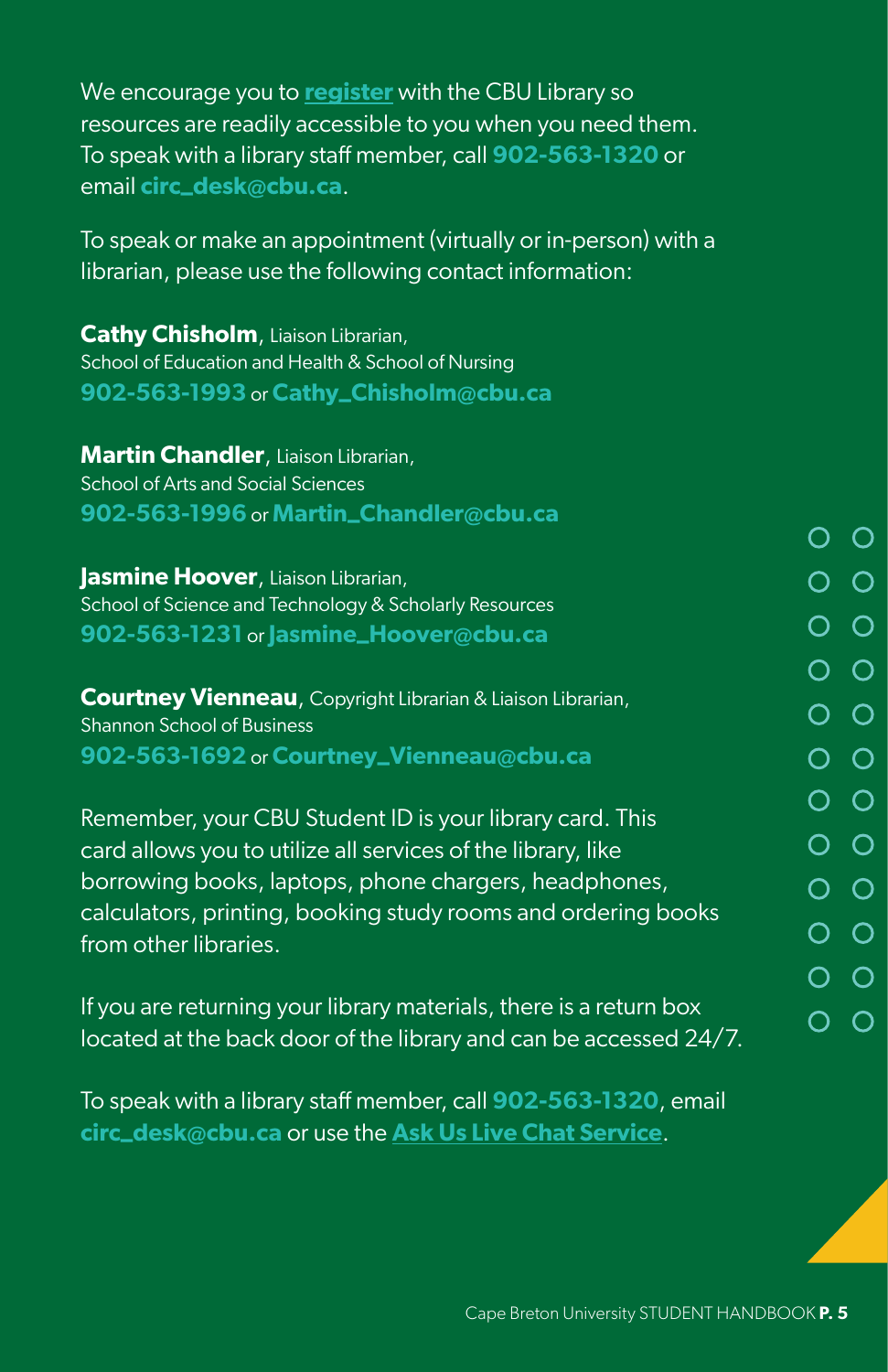#### **Beaton Institute**

The Beaton Institute is the official repository for historically significant records of Cape Breton University. It's also a cultural heritage archive mandated to preserve the social, economic, political and cultural history of Cape Breton Island.

Students can visit the Beaton Institute Tuesday - Friday from 9:00am-4:00pm and are encouraged to make an appointment by emailing **beaton@cbu.ca**.

#### **The Writing Centre**

**[CBU's Writing Centre](https://www.cbu.ca/current-students/student-services/writing-centre/)** offers free individual and small group appointments virtually and in-person (by appointment only). The Writing Centre helps students understand assignments, make writing plans, learn formatting and citation styles, incorporate research into their writing and more. You can **book a [virtual](https://www.cbu.ca/current-students/student-services/writing-centre/)  [appointment](https://www.cbu.ca/current-students/student-services/writing-centre/) online**, (choosing from two options: a Teams meeting or written feedback on a draft) or book an in-person appointment by emailing **writing\_centre@cbu.ca**.

#### **The Math and Science Centre**

**CBU's Math and Science Centre** offers free tutoring services for current CBU students who require help in introductory-level math, science and business courses.

The Centre can be found in CBU's Learning Commons. Drop-in and online tutoring is available Monday to Thursday from 9am-5pm and Friday from 9am-4pm. For inquiries, email **mathsciencecentre@cbu.ca**.

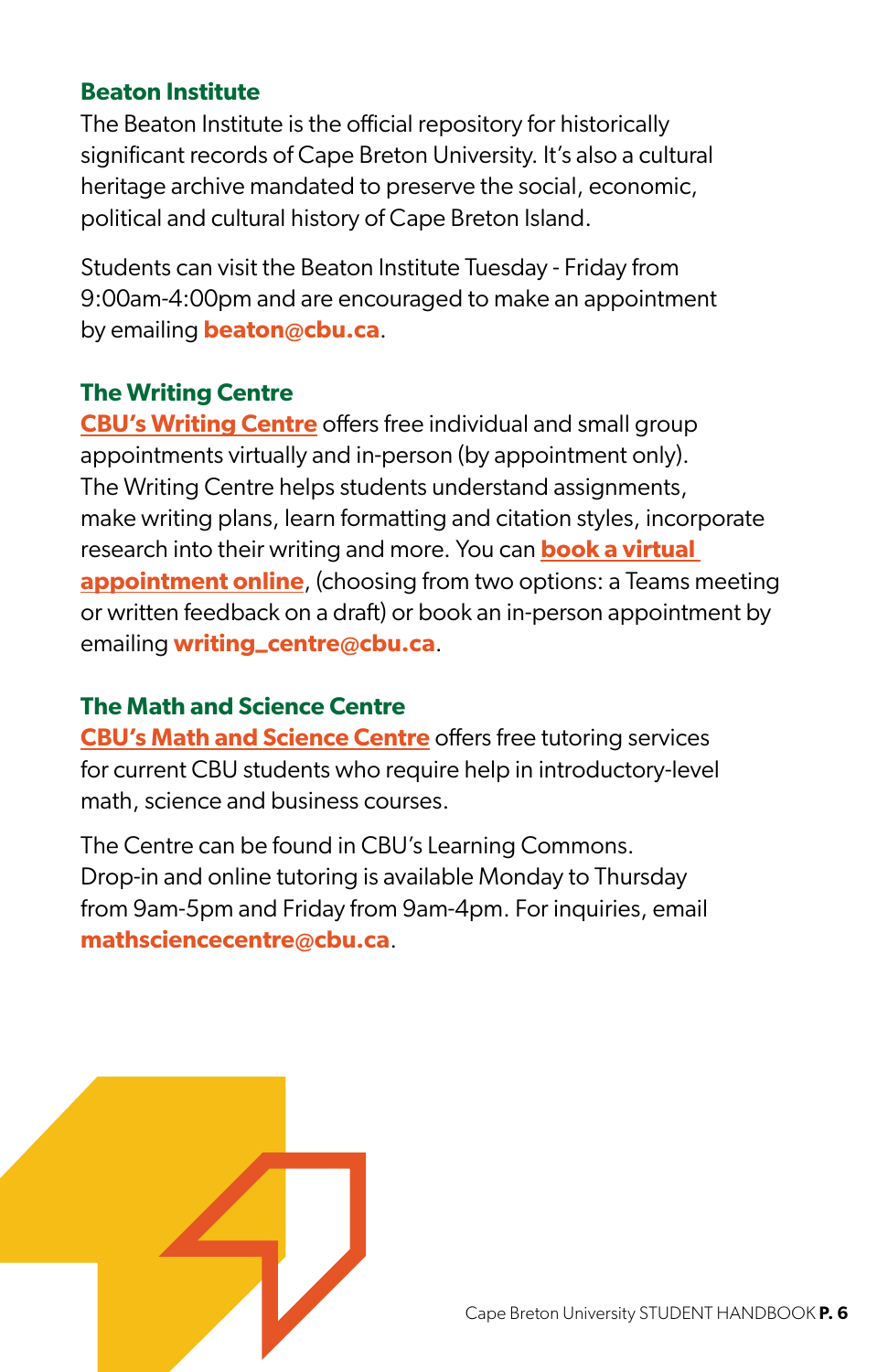

#### **Academic Success Coaching**

**[Academic Success Coaching](https://www.cbu.ca/future-students/student-services/success-coaching/)** is currently available by email, video chat, or in-person by appointment. To book an appointment, email **fyac@cbu.ca**.

#### **Career Services**

**The Career Services team** at CBU is here to work with you before, during and after your time as a student as it relates to your academic and career planning decisions. To book an appointment with our Career Services team, email **career\_services@cbu.ca** or phone **902-563-1818**.

#### **Accessibility Services**

**The Jennifer Keeping Centre** works to provide the necessary supports and accessibility accommodations for students with a medically documented disability. To find out if you are eligible for services related to your disability, or to book an in-person appointment, email **jkc@cbu.ca** or phone **902-563-1208**.

#### **International Student Services**

International students who require more information or have questions about immigration, student work permit eligibility or medical coverage can connect virtually with one of our **International Student Advisors**, including a **Certified Immigration Consultant**  via email. To book an in-person appointment, please email **internationaloffice@cbu.ca** or phone **902-563-1278**.

#### **IT Services**

**CBU's IT Help Desk** is the first point of contact for IT Services and offers a variety of technical services, such as login access and troubleshooting, email support and more. All Help Desk services are currently being offered via email.

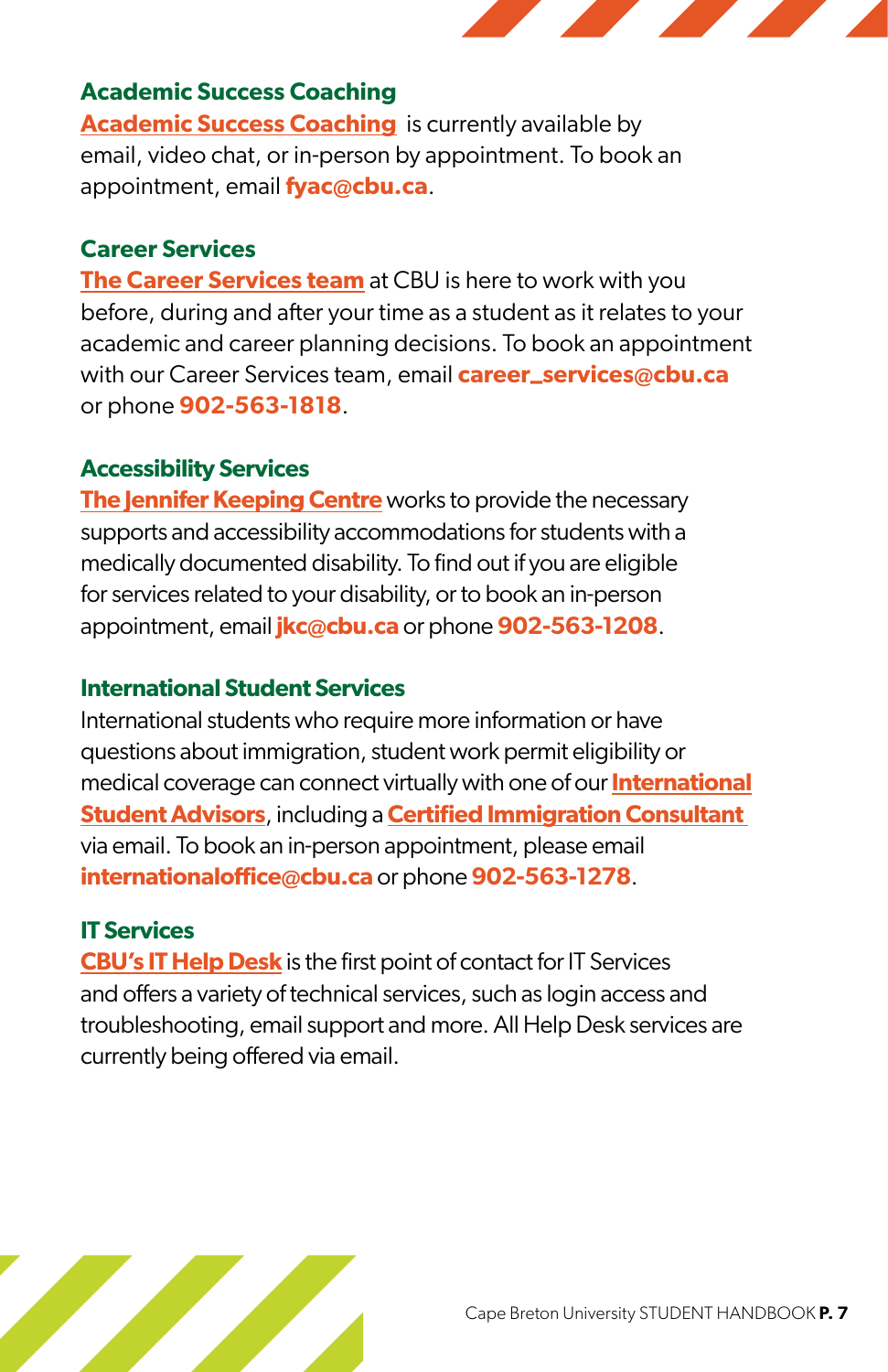# CBU's New Downtown Location: Cineplex Sydney

Welcome to Cape Breton University's downtown location at the Cineplex Cinemas Sydney - Prince Street!

Students studying in CBU's Post-Baccalaureate Diploma Programs (Business Management, Business Analytics, Health Care Management and Supply Chain Management) will have an opportunity to take some of their classes in CBU's new space, located in the heart of downtown Sydney. Next door, students will find an office space where they can meet with faculty members, student placement officers and their program manager. Students will also be able to access student supports on-site to ensure they have everything they need at their fingertips.

To determine whether you have a class in our Cineplex Cinemas location, please refer to your class schedule. If you see (CPLX) next to one of your classes, that class will be located in our Cineplex Cinemas location.

To learn more, visit **[CBU.ca/cineplex](https://www.cbu.ca/cineplex/)**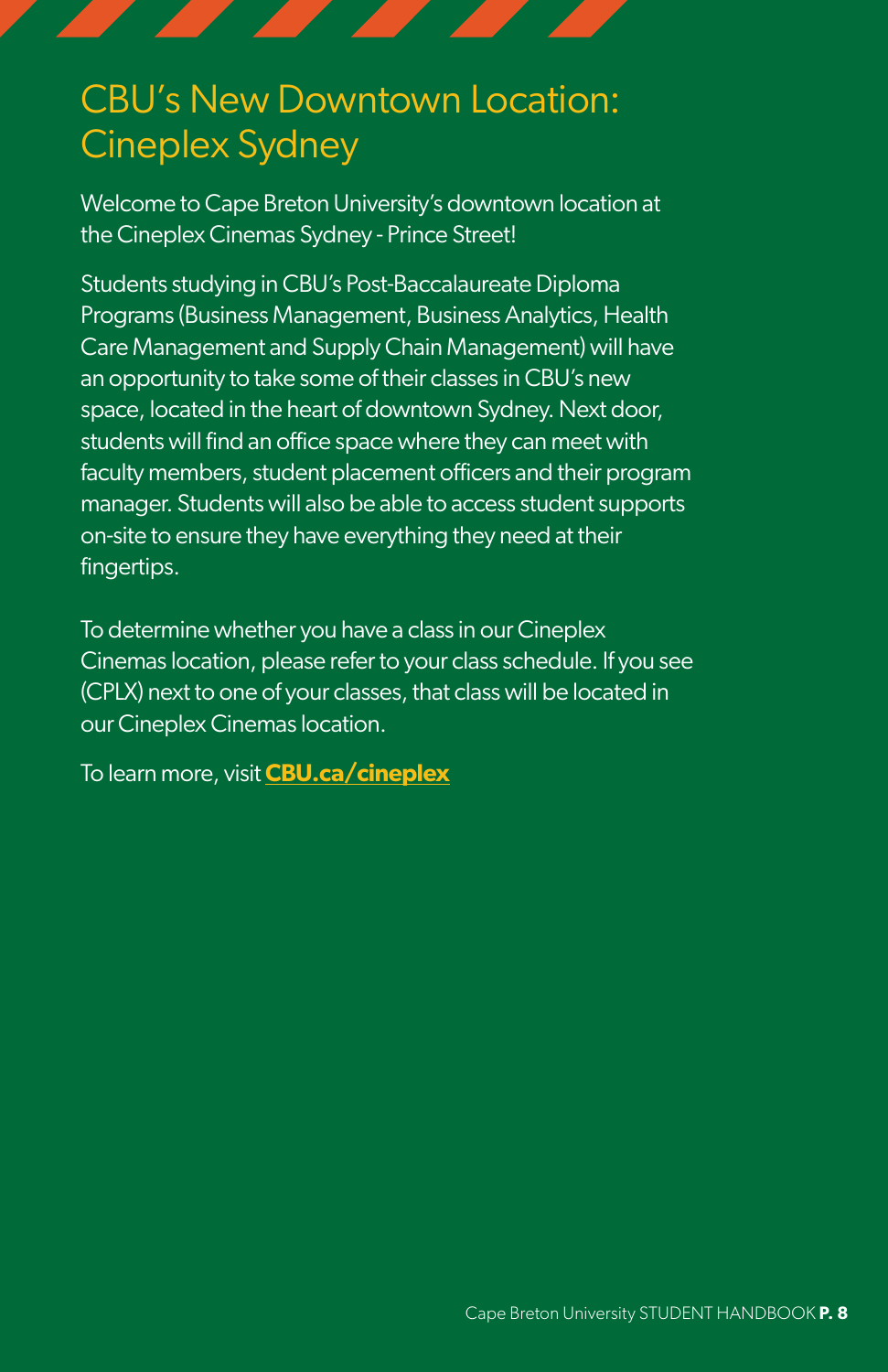

#### **COVID-19 Self Assessment**

Prior to accessing campus, please ask yourself the COVID-19 Self Assessment questions and stay home if you are experiencing any COVID-19 symptoms. The Self Assessment questions are:

In the past 48 hours, have you had or are you currently experiencing:

• Fever or Cough (new or worsening)

#### OR

- Two or more of the following symptoms (new or worsening):
- Sore throat
- Runny nose
- Headache
- Shortness of breath

Are you waiting for COVID-19 test results?

Have you tested positive for COVID-19?

If the answer to any of these questions is **YES**, please do not come to campus. Book a COVID-19 test to ensure you do not have COVID-19.

If you begin to feel unwell while already on campus, notify your instructor through email or telephone and return home. Book a COVID-19 test as soon as possible if you are experiencing any of the above-listed symptoms.

Please remember, even if you do not have COVID-19, we ask that you stay home if you are experiencing cold and flu symptoms until you are no longer sicker.

 $\mathbf O$  $O$   $O$  $000$  $0000$  $00000$  $0000000$  $0000000$ 

> $O$   $O$  $O$   $O$  $0<sub>o</sub>$  $0<sub>o</sub>$  $\overline{O}$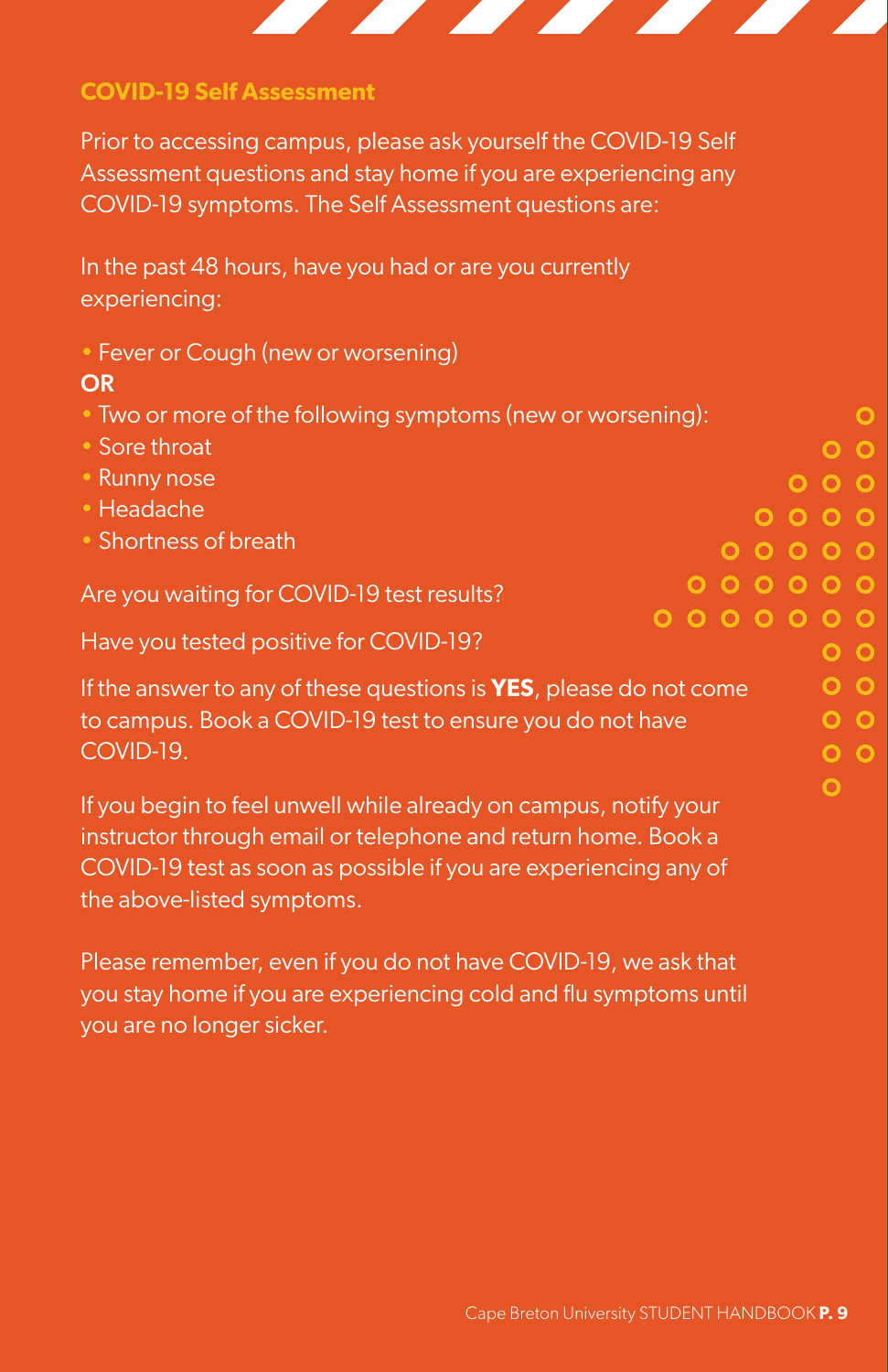#### **Practice Social Distancing**

All those accessing campus are encouraged to maintain a reasonable distance from others while on campus. While a social distance of two meters is no longer required by Public Health, the community is encouraged to be respectful of the personal space of others at all times.



#### **Keep to the Right**

When in hallways and common spaces, please keep to the right, just as you would if you were driving. Keeping to the right in these spaces allows us to leave enough space around us for those going in the other direction to pass by safely.

Please note that infrastructure at entrances won't always allow visitors to keep to the right as they enter or exit the building. In these instances, please respect physical distancing and use common sense.

Cape Breton University STUDENT HANDBOOK **P. 10**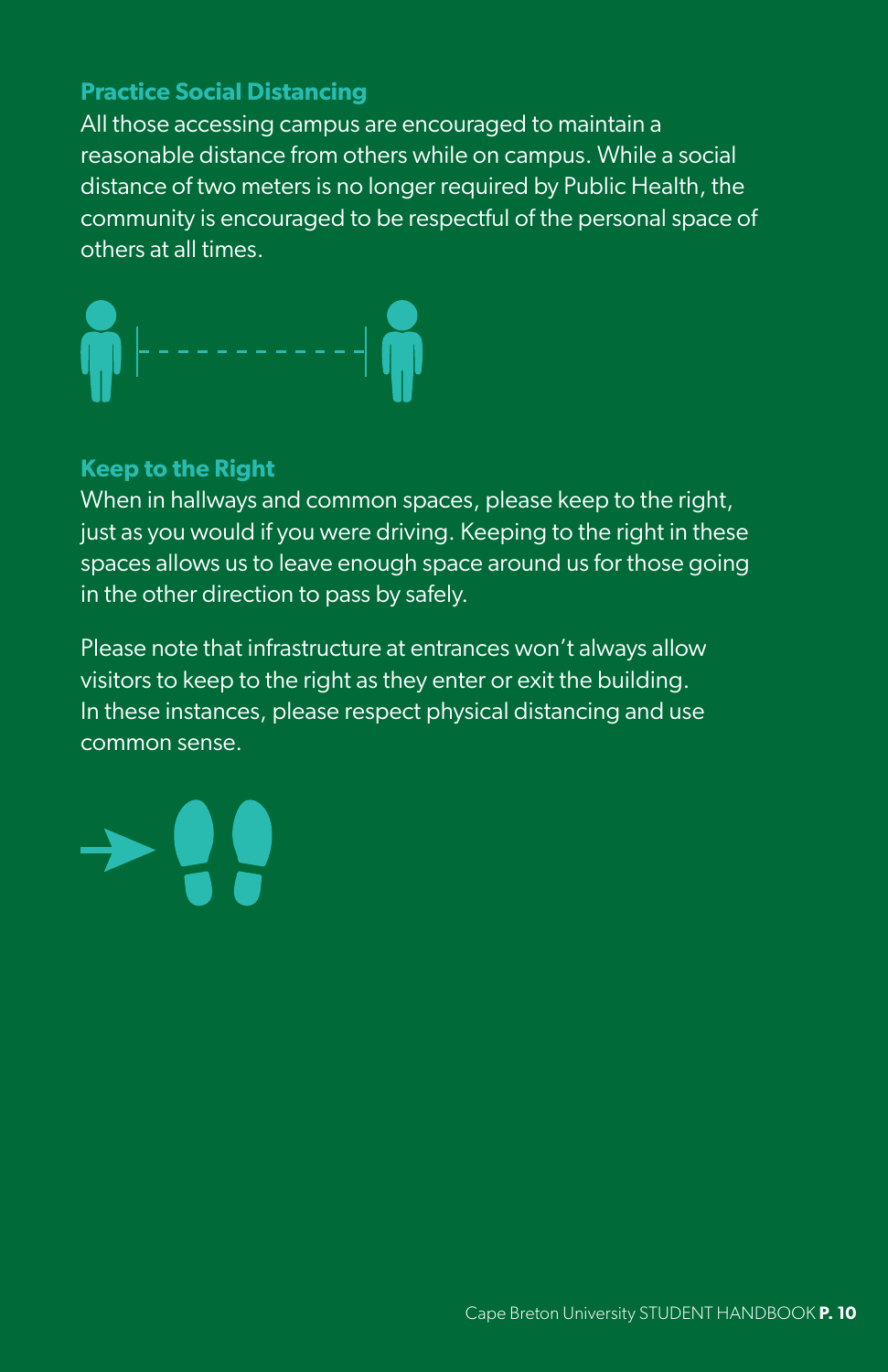One of the best defenses against the spread of infection is proper hygiene. Students will be expected to wash their hands frequently with soap and water and use an alcoholbased hand sanitizer when soap and water are not available.

Remember to wash your hands after coming into contact with any shared surfaces or equipment.



Masks must be worn at all times while on campus. Individuals may only remove their mask when seated and actively eating or drinking.

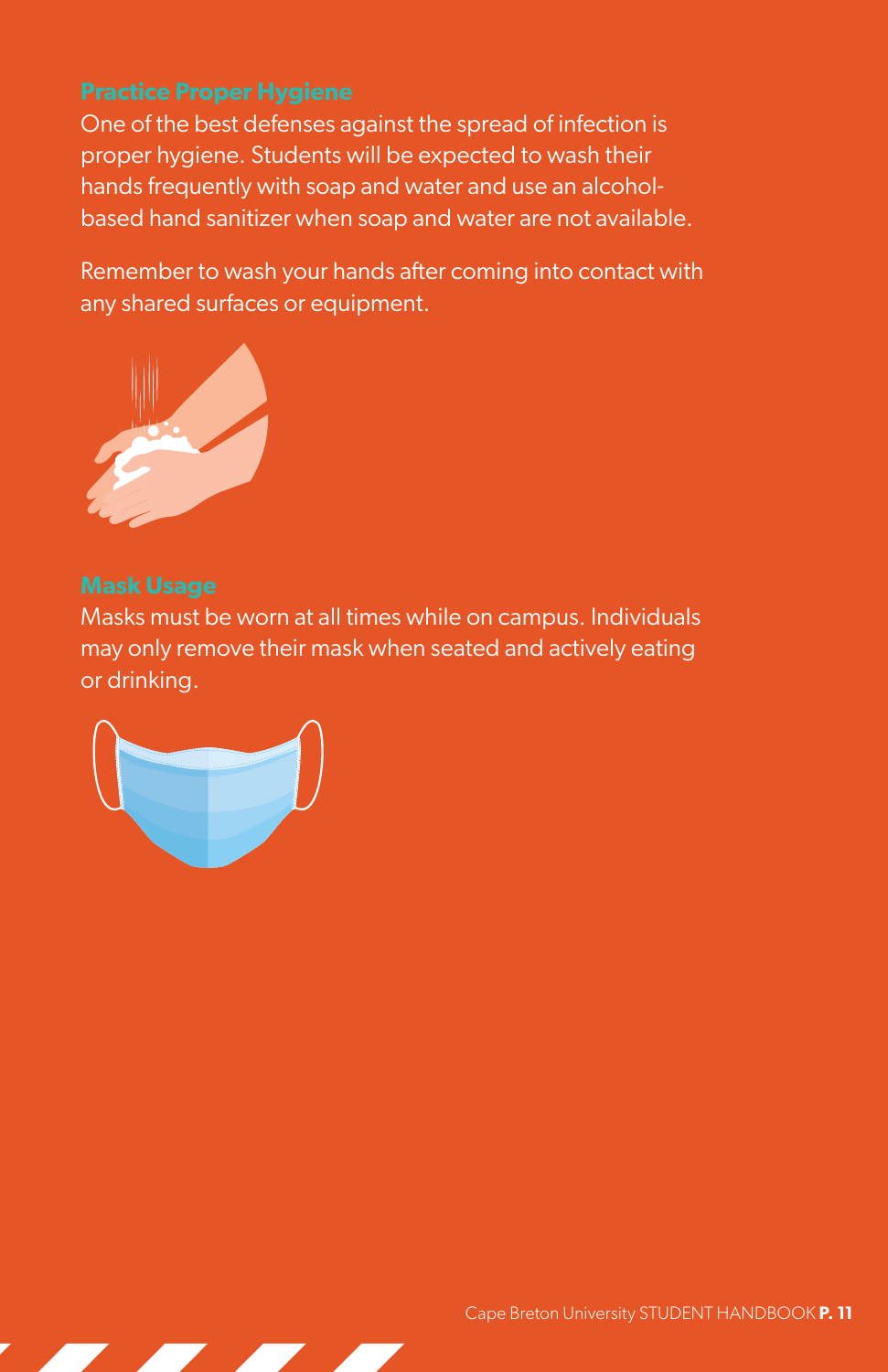# **Cleaning**

Cleaning practices at Cape Breton University will comply with the Health Canada recommendations and will include the use of disinfectants approved by Health Canada for use against COVID-19.

## Mental Health Resources

We are committed to your health and well-being and recognize that you may be experiencing increased anxiety or other health impacts. Health services, supports and resources, including **[Healthy Minds NS](https://healthymindsns.ca/)**, **[keep.meSAFE](https://www.guard.me/cbu/keepmesafe)** and access to **[personal](https://www.cbu.ca/current-students/student-services/health-wellness/personal-counselling/)  [counselling](https://www.cbu.ca/current-students/student-services/health-wellness/personal-counselling/)** are available on **[our website](https://www.cbu.ca/current-students/student-services/health-wellness/mental-health-resources/)**.